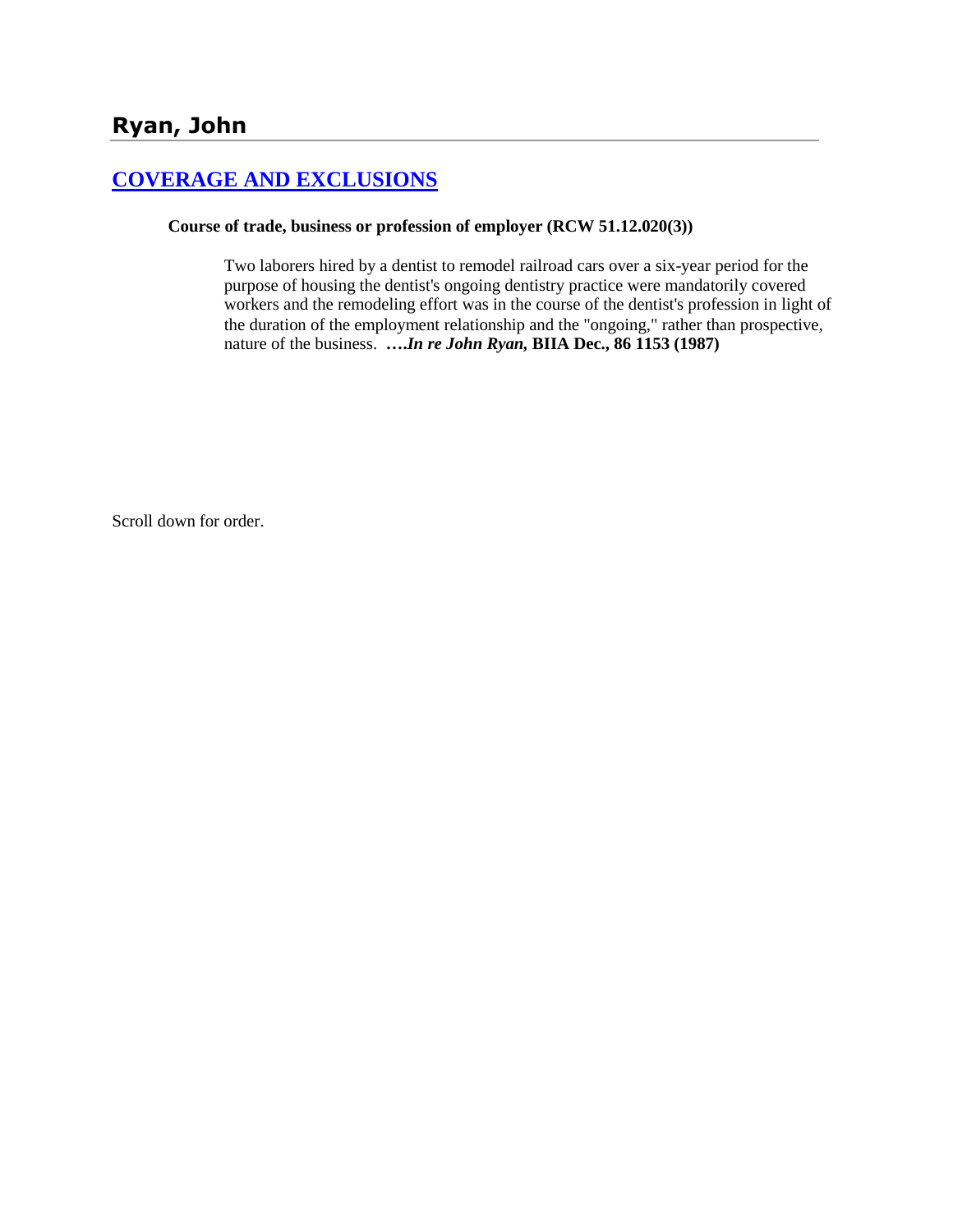### **BEFORE THE BOARD OF INDUSTRIAL INSURANCE APPEALS STATE OF WASHINGTON**

**)**

**IN RE: JOHN B. RYAN, D.D.S./M.S.D. ) DOCKET NO. 86 1153**

**FIRM NO. 330,513 ) DECISION AND ORDER**

APPEARANCES:

John B. Ryan, D.D.S./M.S.D., by Esposito, Tombari & George, P.S., per John W. Campbell

Department of Labor and Industries, by The Attorney General, per Donald Verfurth, Assistant

This is an appeal filed by the employer/appellant on March 27, 1986 from an order of the Department of Labor and Industries dated February 26, 1986 which affirmed its Notice and Order of Assessment of Industrial Insurance Taxes No. 10047193, assessing premiums in the amount of \$2,395.70 for the period of October 1, 1983 through September 30, 1985. The Department order is **AFFIRMED**.

### **DECISION**

Pursuant to RCW 51.52.104 and RCW 51.52.106, this matter is before the Board for review and decision on a timely Petition for Review filed by the employer/appellant to a Proposed Decision and Order issued on June 1, 1987 in which the order of the Department dated February 26, 1986 was affirmed.

This matter was submitted based on stipulations of fact entered into by the employer and the Department. The issue on appeal is whether a dentist's employment of two laborers to remodel railroad cars for the purpose of officing his dental practice is mandatorily covered employment or is subject to exclusion pursuant to RCW 51.12.020(3).

Dr. John B. Ryan is a registered dental surgeon with a specialty in pediatric dentistry. He began practicing dentistry in 1968, and, after some additional graduate training, began practicing pediatric dentistry in 1972 in Spokane, Washington. In 1979, Dr. Ryan, a railroad buff, purchased a caboose and a Pullman car with the plan to use them as a dental office in the future. In 1982 he purchased a third car.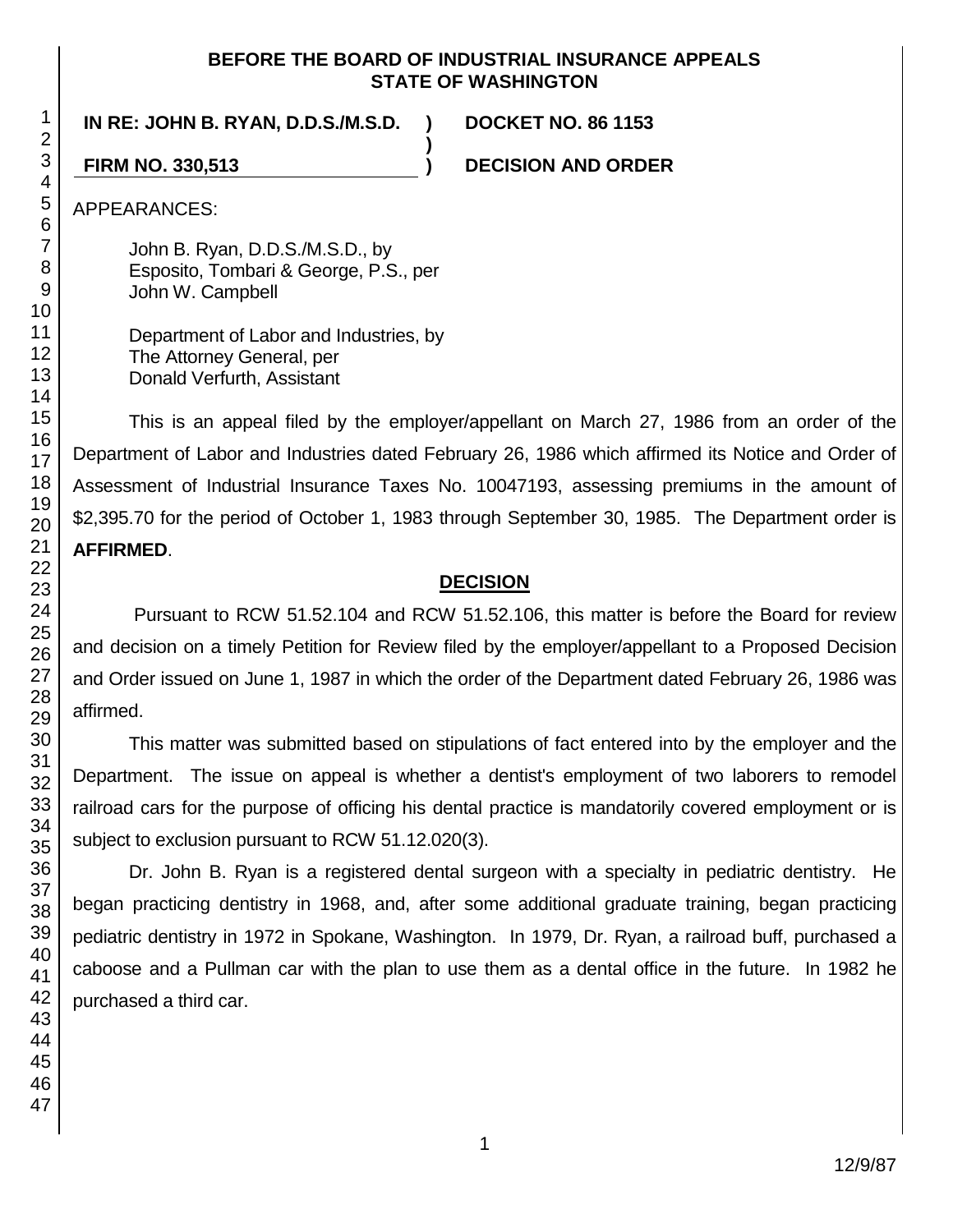Dr. Ryan began restoring the cars with the part-time help of Richard Clark in June of 1979 and Bruce Ewing in November 1980. Dr. Ryan supervised his two workers whose work schedules varied, averaging two to three days a week. In the summer of 1982, work was reduced to an average of one day a week. Mr. Clark obtained full-time work elsewhere and eventually ceased the part-time employment with Dr. Ryan. Mr. Ewing continued until the project was completed at the end of August 1985.

The two part-time employees helped Dr. Ryan with such manual tasks as painting, sweeping, digging ditches, cleaning, pulling windows, renovating the cars, and installing wiring. During the construction period of 1979 to September 1985, the cars were not used as a dental office, but in June 1984 Dr. Ryan saw one patient in the railroad cars in order to begin the equipment layout, test lighting, and test the need for window treatment. The first dental chair was installed in June 1985. In September 1985, the three remaining chairs, x-ray equipment, and files were installed, and his old office was closed.

During the fourth quarter of 1983 through the third quarter of 1985, Mr. Ewing and Mr. Clark together worked a total of 2,485 hours.

Mr. Ewing was injured on three occasions while working for Dr. Ryan. He filed three claims with the Department -- Claim No. J-484188, Claim No. J-504817, and Claim No. J-559994. Dr. Ryan received notice of the acceptance of these claims for medical treatment, listing John B. Ryan, D.D.S. as the employer. None of these orders was appealed by Dr. Ryan.

The Industrial Appeals Judge affirmed the Department's assessment of premiums for these two part-time workers, reasoning that because Dr. Ryan did not appeal from the notices of the acceptance of the three claims listing him as the employer of Mr. Ewing, it was res judicata that Dr. Ryan was the "employer" for the purpose of Mr. Ewing's and Mr. Clark's coverage under the Industrial Insurance Act. The ultimate issue was never reached of whether the employment of these part-time manual laborers fell within the exclusionary provisions of RCW 51.12.020(3).

We are not persuaded that the facts stipulated to by the parties provide us with a sufficient basis for holding that, because Dr. Ryan failed to appeal the three notices of Mr. Ewing's claims showing Dr. Ryan as the employer, it is res judicata that Mr. Ewing and Mr. Clark are mandatorily covered workers under the Act. Clearly the three orders with respect to Mr. Ewing have no binding effect as to Mr. Clark, since he was not a party to the Department orders allowing Mr. Ewing's claims. Since the precise wording of these orders is unknown we cannot determine their precise res judicata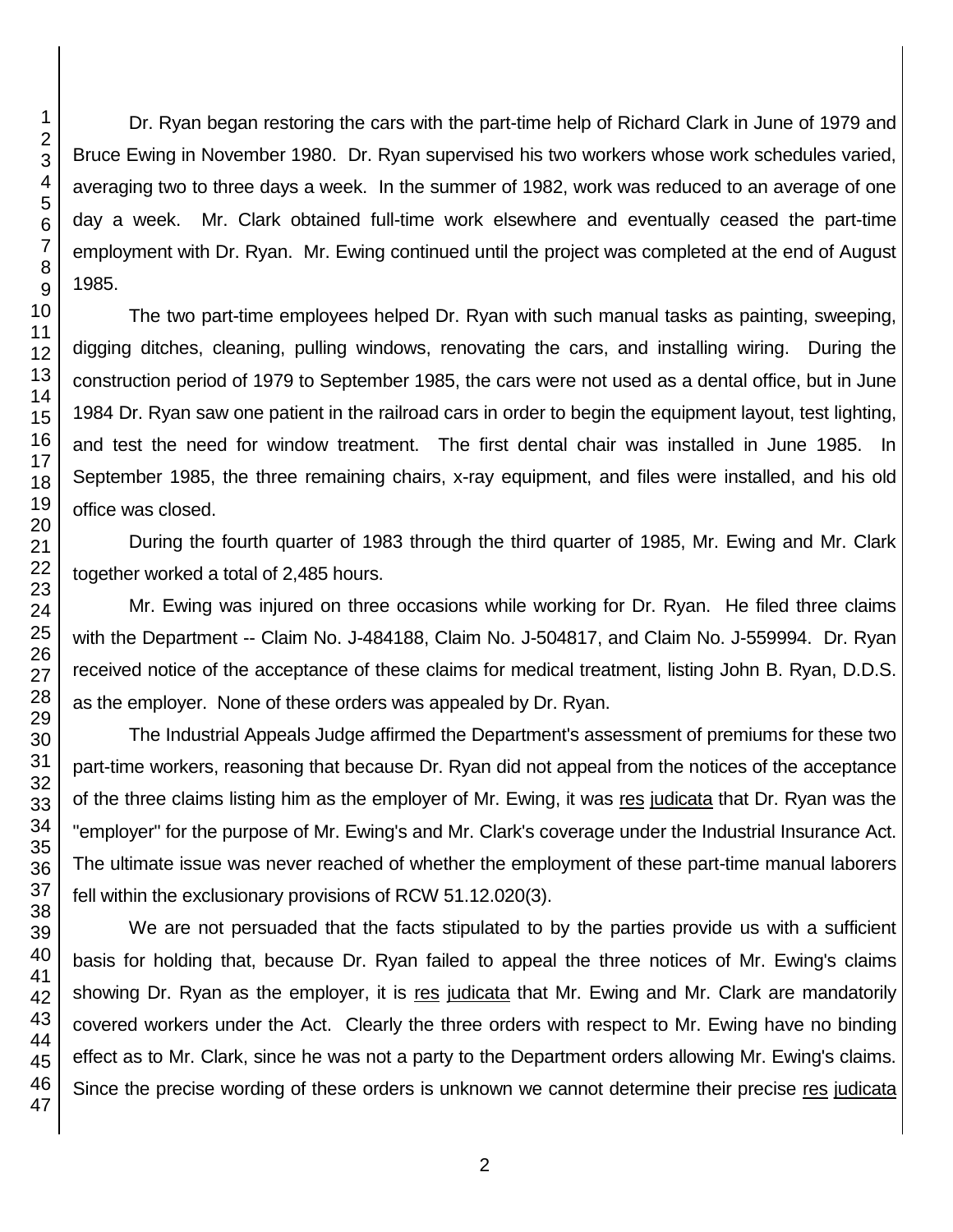effect. There is no dispute that Dr. Ryan and Mr. Ewing enjoyed an employer-employee relationship. The dispute is whether such employment is mandatorily covered by the Industrial Insurance Act. The stipulated facts as presented in this record do not provide us with sufficient information to determine whether Dr. Ryan was truly apprised in these notices of acceptance of claims that the Department was requiring him to pay premiums and that Mr. Ewing's employment was within the mandatory coverage provisions. However, because of our resolution of the ultimate issue in favor of mandatory coverage, we need not resolve the res judicata issue.

The policy of the Washington Industrial Insurance Act is to "embrace all employments which are within the legislative jurisdiction of the state." RCW 51.12.010. The statute further declares that this title "shall be liberally construed for the purpose of reducing to a minimum the suffering and economic loss arising from injuries and/or death occurring in the course of employment."

RCW 51.12.020(3) states:

"The following are the only employments which shall not be included within the mandatory coverage of this title: ... (3) a person whose employment is not in the course of the trade, business or profession of his or her employer and is not in or about the private home of the employer." [Emphasis added]

RCW 51.12.020(3) has not been specifically interpreted since coverage under the Act was broadened by the 1971 amendments, effective January 1, 1972, which extended mandatory coverage to virtually all employments within this state except those excluded in RCW 51.12.020. Thus, we do not consider such pre-amendment case law as Carsten v. Department of Labor and Industries, 172 Wash. 51 (1933); Dalmasso v. Department of Labor and Industries, 181 Wash. 294 (1935); Jannak v. Department of Labor and Industries, 181 Wash. 396 (1935); Craine v. Department of Labor and Industries, 19 Wn.2d 75 (1943); or Nyland v. Department of Labor and Industries, 41 Wn.2d 511 (1952) to be authoritative or conclusive to this inquiry, since the Legislature has evidenced a general broadening of coverage and a trend away from the direction of those cases. Further evidence of this trend toward broadening of coverage is the 1977 amendment which included law enforcement officers and firefighters employed on or after October 1, 1977, within the coverage of the Industrial Insurance Act.

We must look behind the purpose of the exclusions contained in RCW 51.12.020 to determine whether the employment relationship between Dr. Ryan and Mr. Ewing and Mr. Clark was intended to be covered by the Act. We note at the outset that this was an employer-employee relationship under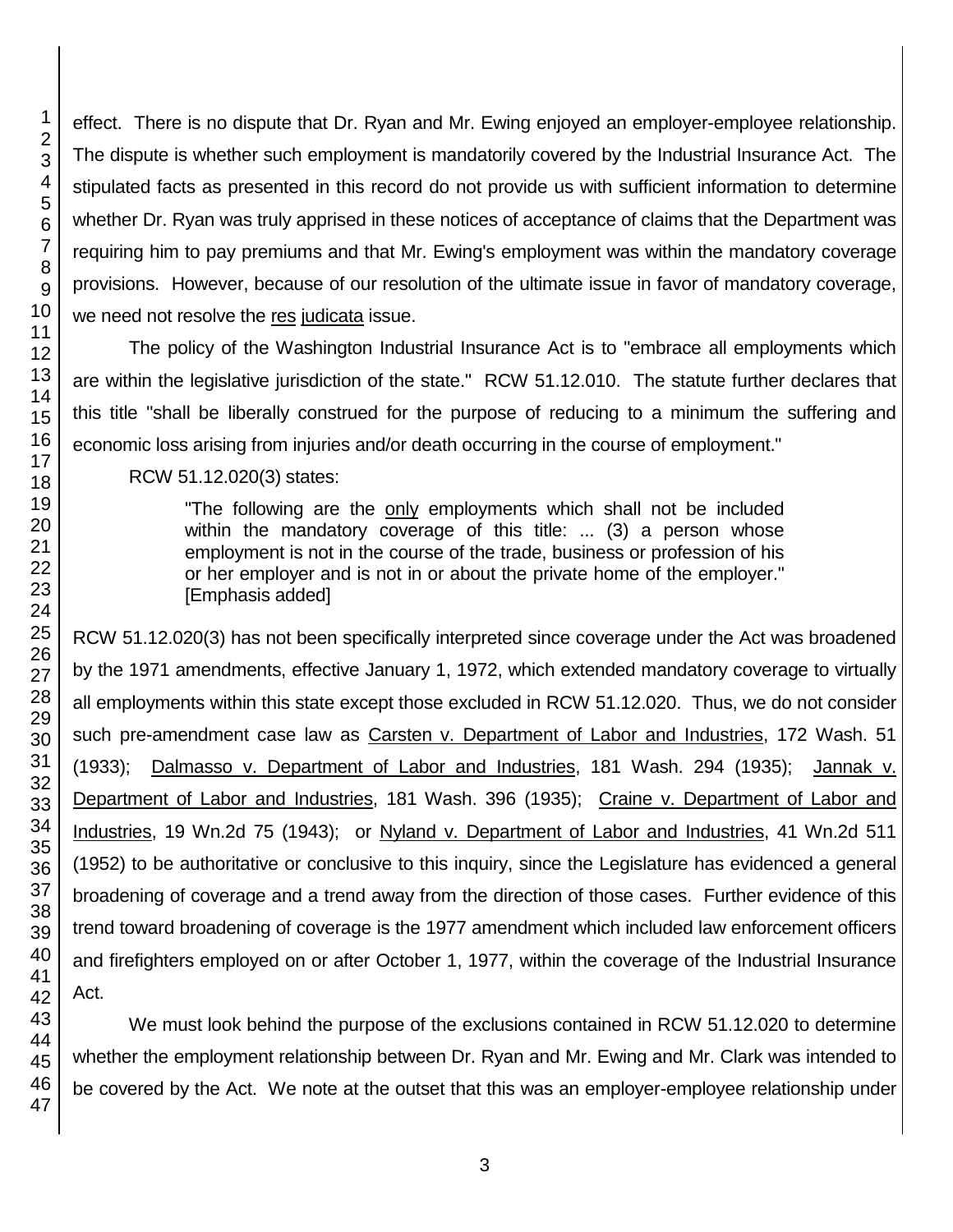the definition of "worker" contained in RCW 51.08.180 and the definition of "employer" contained in RCW 51.08.070. Since this employment relationship admittedly existed, the argument for coverage starts in a stronger position because the compensation legislation presumptively applies unless a good reason for exclusion can be shown. 1C A. Larson Workmens' Compensation Law (1987) § 51.22.

Larson provides us with some insight into the purpose behind various exemptions which have the "non-business" character of the employer's activity in common. As pointed out by Larson, the courts have consistently held that compensation acts do not apply to employments where a householder hires someone to fix the roof, mow the lawn, clean house, or remodel the kitchen. Despite the fact that such workers are employees who could suffer an accident during the course of such employment, they are not within the letter or spirit of compensation legislation for the reason that to impose workers' compensation liability on householders would be impossible to administer, given the whole host of casual short-duration "employment" relations attendant to the average household. The Washington Industrial Insurance Act incorporates this exclusion from coverage in RCW 51.12.020(2).

The second purpose of the "non-business" aspect of the coverage exemption discussed by Larson comes into play in defining the boundaries of the "regular" business of an employer who is admittedly in business. In most states, a particular employment is within the Act if it is part of the employer's regular business. Larson, § 51.21. The Washington legislature has incorporated this provision in RCW 51.12.020(3). As previously pointed out, there are no Washington cases construing RCW 51.32.020(3). The numerous out-of-state cases cited by Larson construing this phrase have mostly involved ancillary activities such as remodeling, repair, construction, and cleaning. These activities have generally been construed as "in the course of the business" since they are an expectable, routine and inherent part of carrying on the enterprise. Larson § 51.23. Likewise we conclude that the remodeling of rail cars to house Dr. Ryan's dental practice was an inherent part of his dental business.

The employer appellant, relying on Lackey v. Industrial Commission of Colorado, 249 P.2d 662 (1926), which applies the exemption where the work being done was for a prospective business, argues that the work done on the railroad cars was for Dr. Ryan's prospective business and was not merely for the maintenance of an existing business structure. However, Dr. Ryan's dentistry business was not prospective -- he was operating as a dental business and incorporated as such during the entire period. The work done on the cars previous to the total movement of his business into them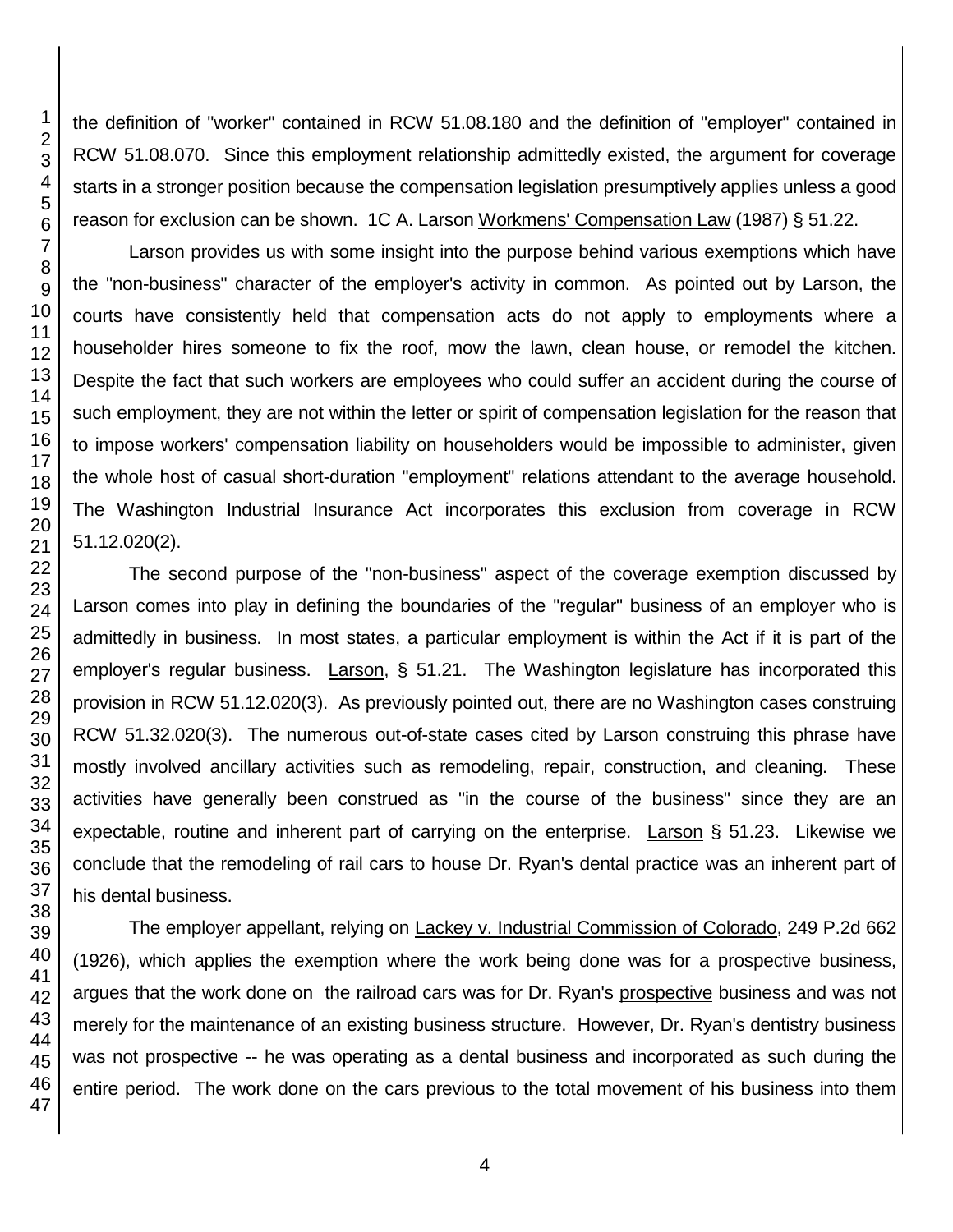was intended for the furtherance and enhancement of the corporation's ongoing business. We believe that Lackey is clearly distinguishable from Dr. Ryan's situation.

In analyzing whether Dr. Ryan's remodeling venture on the railroad cars was in the course of his profession of dentistry, we note that the remodeling activity was not a casual short-duration employment, but, while part-time, continued for over six years. Furthermore, the remodeling venture was solely for income production within his profession as a dentist. The conversion of the railroad cars was specifically designed to produce income as a professional dentist and was not merely incidental to some other aspect of Dr. Ryan's life, such as the personal pursuit of a hobby. In the event that Dr. Ryan had been remodeling these railroad cars as a mere hobby, with no intent that they house and enhance his dentistry business, then we believe that the employment of Mr. Ewing and Mr. Clark would have been exempted under RCW 51.12.020(3). However, such is not the case.

Given the legislative mandate contained in RCW 51.12.010 to construe this title liberally for the purpose of reducing to a minimum the suffering and economic loss arising from injuries occurring in the course of employment, and given the discussion of non-business exemption statutes contained in Larson, we believe that the employment relationship between Dr. Ryan and Mr. Ewing and Mr. Clark was not excluded from coverage by RCW 51.12.020(3) in that Mr. Ewing and Mr. Clark were employed in the course of Dr. Ryan's professional business. The Department therefore correctly assessed premiums for the hours Mr. Ewing and Mr. Clark worked for Dr. Ryan. The Department order of February 26, 1986 is correct and will be affirmed.

The Board hereby makes the following Findings of Fact and Conclusions of Law:

# **FINDINGS OF FACT**

1. On January 23, 1986 the Department of Labor and Industries issued a notice and order of assessment of industrial insurance taxes to John B. Ryan, D.D.S./M.S.D., Insurance Tax No. 10047193, assessing \$2,395.70 which accrued as a result of an audit covering the period of October 1, 1983 through September 30, 1985. On February 14, 1986 Dr. Ryan protested and requested reconsideration. On February 26, 1986 the Department entered an order affirming its notice and order of assessment of industrial insurance taxes. On March 24, 1986 the Department received Dr. Ryan's notice of appeal which was forwarded to this Board on March 27, 1986, and on April 15, 1986 the Board entered an order granting the appeal, assigning it Docket No. 86 1153 and directing that further proceedings be held in the matter.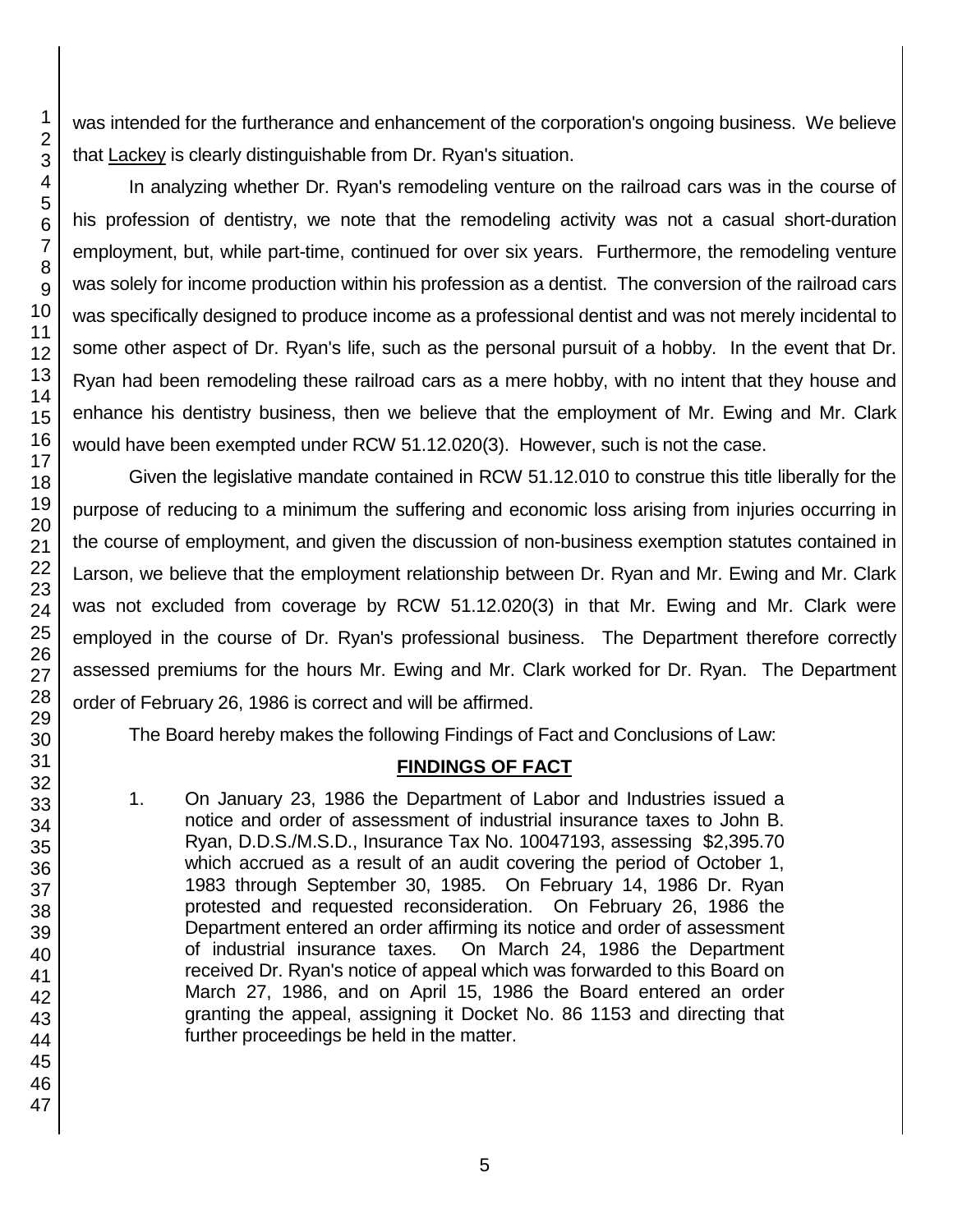- 2. Dr. John B. Ryan is a registered dental surgeon with a specialty in pediatric dentistry. He began practicing dentistry in 1968 and, after additional graduate training, began a specialty practice in pediatric dentistry in 1972 in Spokane, Washington.
- 3. In 1979 Dr. Ryan, who is a railroad buff, purchased a caboose and a Pullman car with the plan to use them as a dental office in the future. In 1982 he purchased a third car.
- 4. Dr. Ryan began restoring and remodeling the railroad cars with the part-time help of Richard Clark in June of 1979. Bruce Ewing began helping part-time in November 1980. Dr. Ryan supervised these two workers; work schedules varied, averaging two to three days a week. In the summer of 1982 work was reduced to an average of one day a week. When Mr. Clark obtained full-time work elsewhere he eventually ceased the part-time employment with Dr. Ryan. Mr. Ewing continued his employment on the project until the project was completed at the end of August, 1985.
- 5. The duties of Mr. Clark and Mr. Ewing were to help Dr. Ryan remodel the railroad cars by painting, sweeping, digging ditches, cleaning, pulling windows, installing wiring, and welding.
- 6. During the construction period of 1979 to September 1985, the cars were not used as a dental office. In June 1984 Dr. Ryan did see one patient in the railroad cars in order to begin the equipment layout, test the lighting, and test the need for window treatment. The first dental chair was installed in June 1985, and in September 1985 the three remaining chairs, the x-ray equipment, and the files were installed and his old office closed.
- 7. During the fourth quarter of 1983 through the third quarter of 1985, Mr. Ewing and Mr. Clark together worked a total of 2,485 hours.
- 8. On September 29, 1984, and November 10, 1984, and March 20, 1985, Bruce Ewing filed claims with the Department of Labor and Industries for industrial injuries, listing Dr. Ryan as his employer. Dr. Ryan received notices of acceptances of these claims listing him as Mr. Ewing's employer. Dr. Ryan did not appeal these notices.
- 9. Mr. Ewing's and Mr. Clark's employment was in the course of Dr. Ryan's dental profession in that they were remodeling the railroad cars in furtherance of Dr. Ryan's dental business.

# **CONCLUSIONS OF LAW**

- 1. The Board of Industrial Insurance Appeals has jurisdiction over the subject matter and parties to this appeal.
- 2. Mr. Ewing's and Mr. Clark's employment by Dr. Ryan was not excluded from mandatory coverage by the Industrial Insurance Act pursuant to RCW 51.12.020(3).